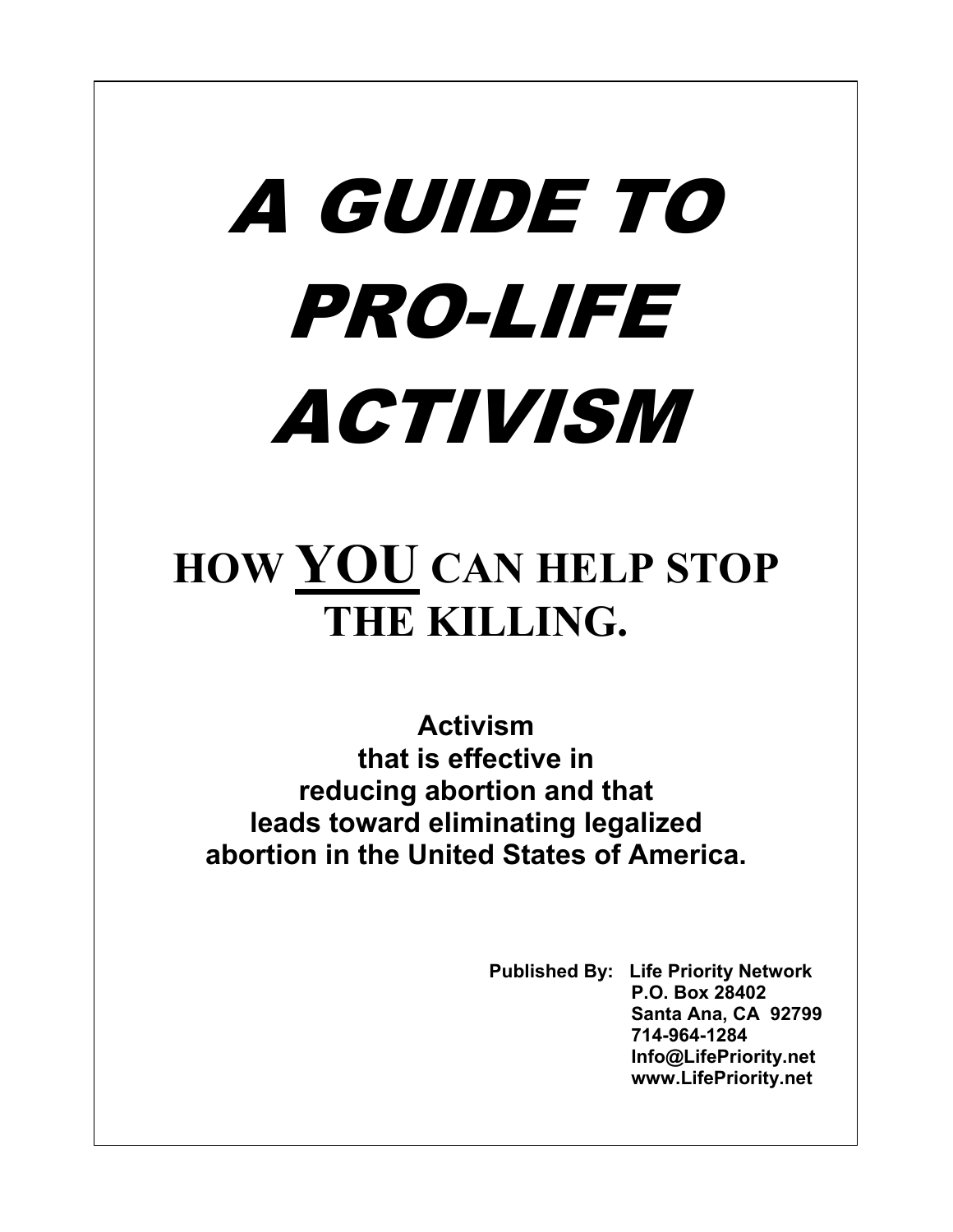### **A Guide to Pro-Life Activism**

The mission of pro-life activism is to stop the killing of innocent human beings from conception to natural death. The greatest killer in America is legalized abortion, which annually kills 1.3 million unborn children by surgical means and several times that number with pharmaceuticals.

This paper is written for the person who is concerned about this slaughter of unborn children and wants to stop it. The paper identifies two major impediments to achieving this objective, what must be done for their removal, and what can be done right now to mitigate the killing and help stop its expansion into infanticide and euthanasia.

It is our hope that you will find your calling in pro-life activism and will understand its part in the bigger picture of restoring the unalienable right to life in America.

#### **Abortion in America Today**

Therapeutic abortion was legalized in the late 1960's by five states as being a medical necessity to prevent death or serious physical harm to the mother. Since well established medical procedures already existed for life-threatening pregnancies, the legalization of therapeutic abortion was merely a stepping stone toward abortion-on-demand which was achieved in 1973 with two U.S. Supreme Court cases, Roe vs. Wade and Doe vs. Bolton.

These rulings by an activist Court were called an exercise in raw judicial power by one of the Court's own dissenters to the decisions. By fabricating a Constitutional right to abortion based on privacy, the U.S. Supreme Court short-circuited the legislative process of all states in what had been a states rights issue. By permitting abortion for the highly subjective 'health' of the mother and shrouding it with privacy, the Court essentially made abortion-on-demand legal through all nine months of pregnancy in all fifty states, striking down anti-abortion laws in 45 states.

Significantly, in 1997 the U.S. Supreme Court was faced with another profound moral issue, that of physician assisted suicide. Again the Court failed on behalf of life, but perhaps learning something from their error with abortion, they allowed that legalization of physician assisted suicide was outside their purview and should be determined as each state saw fit. Physician assisted suicide is therefore a states rights issue to be decided by public and legislative debate rather than by judicial fiat. A strong stand against physician assisted suicide is therefore essential in each state.

After more than 4 decades of abortion-on-demand and 60 million aborted babies, abortion's touted benefits of women's emancipation, reduced child abuse, improved familial relationships, reduced welfare costs, and safe legal abortions have all failed to materialize. Instead, there is rampant divorce, single parent families with lower standards of living, epidemic sexually transmitted diseases, manifold increased child abuse, and numerous deaths and permanent debilitating injuries to women from botched *legal* abortions. The economic loss to America by aborting 60 million people in its future work force has been estimated at 55 trillion dollars. Abortion has created an American population vacuum that is being filled by illegal immigrants. The enormity of devastation that legalized abortion has brought upon America can hardly be comprehended.

So what prevents stopping this insanity?

**Impediment #1 - Judicial Fiat.** Until Roe v. Wade and Doe v. Bolton are struck down or bypassed, abortion-on-demand is essentially the law in America. It is highly unlikely that the Court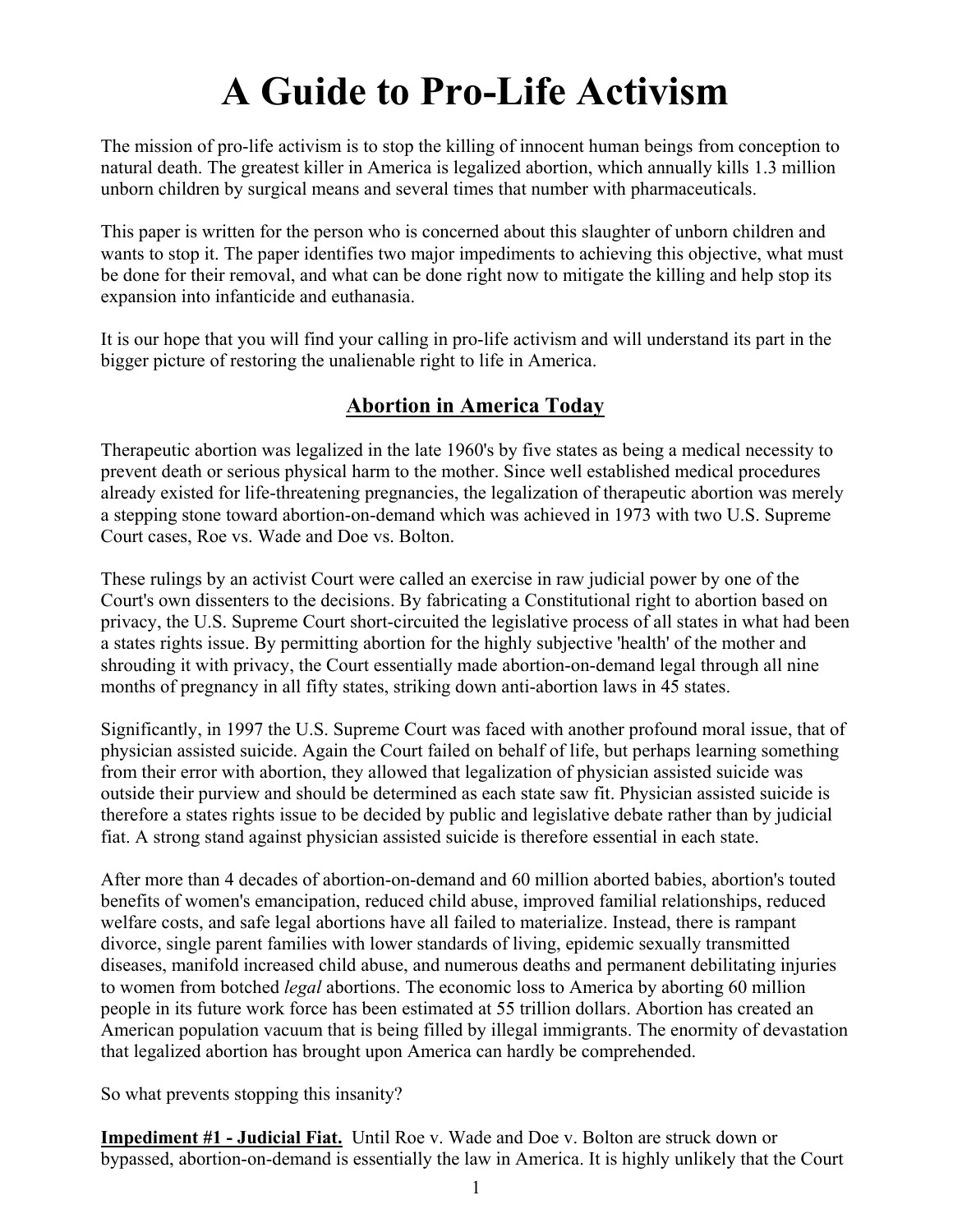will soon reverse itself on abortion and make it illegal since its liberal justices are content with the status quo and conservative justices will not use their position to exercise raw judicial power in either direction on the issue. What can be expected is a gradual erosion of Roe v. Wade where public sentiment is intense, such as its revulsion with partial-birth abortion.

With mounting evidence of abortion's disastrous effects and should public sentiment increasingly shift against abortion, the Court may reconsider Roe and Doe and send the issue of legalized abortion back to the states for each to decide. In California the pro-abortion lobby recognized this and in 2002 caused state legislation to be passed which embeds the essence of Roe v. Wade into California law. If the U.S. Supreme Court sends abortion back to the states, the California abortion industry will be unaffected unless Californians change their state law.

Ultimately, a human life amendment to the United States Constitution is necessary to overcome Supreme Court fiat or Presidential executive order or State law. As with ending slavery, a Constitutional amendment would end legalized abortion in America

**Impediment #2 - Public Opinion.** A human life amendment to the Constitution has eluded prolife efforts for over 4 decades. Why should this be? Significantly, in-depth public surveys spanning 1990 to 2010 show that the vast majority (over 75%) of Americans hold abortion to be an evil act, but over half consider it a necessary evil for the sake of the mother. This misinformed public mindset must change before a human life amendment is likely to be approved by two-thirds of Congress and ratified by three fourths of the states.

Whatever pro-life activity you may put your heart and hand to, it should include two elements: (1) changing public opinion from abortion is a necessary evil to just plain evil, and (2) over-riding Roe v. Wade, Doe v. Bolton with a Constitutional amendment. Until these major impediments are surmounted, the legal killing of unborn children cannot be stopped, only mitigated. If one is not actively working in some way to overcome these impediments, one is essentially living with abortion rather than eliminating it.

#### **Pro-Life Activism**

Pro-life activism can be categorized into six major areas - **service, education, direct action, litigation, politics,** and **legislation**. The organizations underlined in the following sections are cited as examples of these categories and are listed at the end of this paper. Many other effective pro-life organizations, perhaps closer to you, can be found by searching the Internet and yellow pages.

**1. SERVICE -** This is where pro-life activism has begun for many people. It is interactive with a woman in need and gratifying to the fulfiller of that need. Typically, a first step may be as a hotline volunteer working from one's own home, taking crisis phone calls and directing the caller to a pregnancy help center (PHC). Working at a PHC affords increased opportunity to support women in their decision not to abort. Services range from providing information and layettes to counseling, legal advice, and medical care. The high-end service commitment is in operating maternity homes such as His Nesting Place, Mary's Shelter, and New Life Beginnings. These homes provide 24/7/365 care and oversight, often helping the woman through her pregnancy while providing her with vocational training, a new perspective of life, and a personal relationship with Jesus Christ.

Hotlines can vary from being local to national, such as Care Net, where a call from anywhere within the USA is automatically routed to the pregnancy help center nearest the caller. PHCs vary from one of a kind to chains such as affiliated with the Right to Life League of So. California. Maternity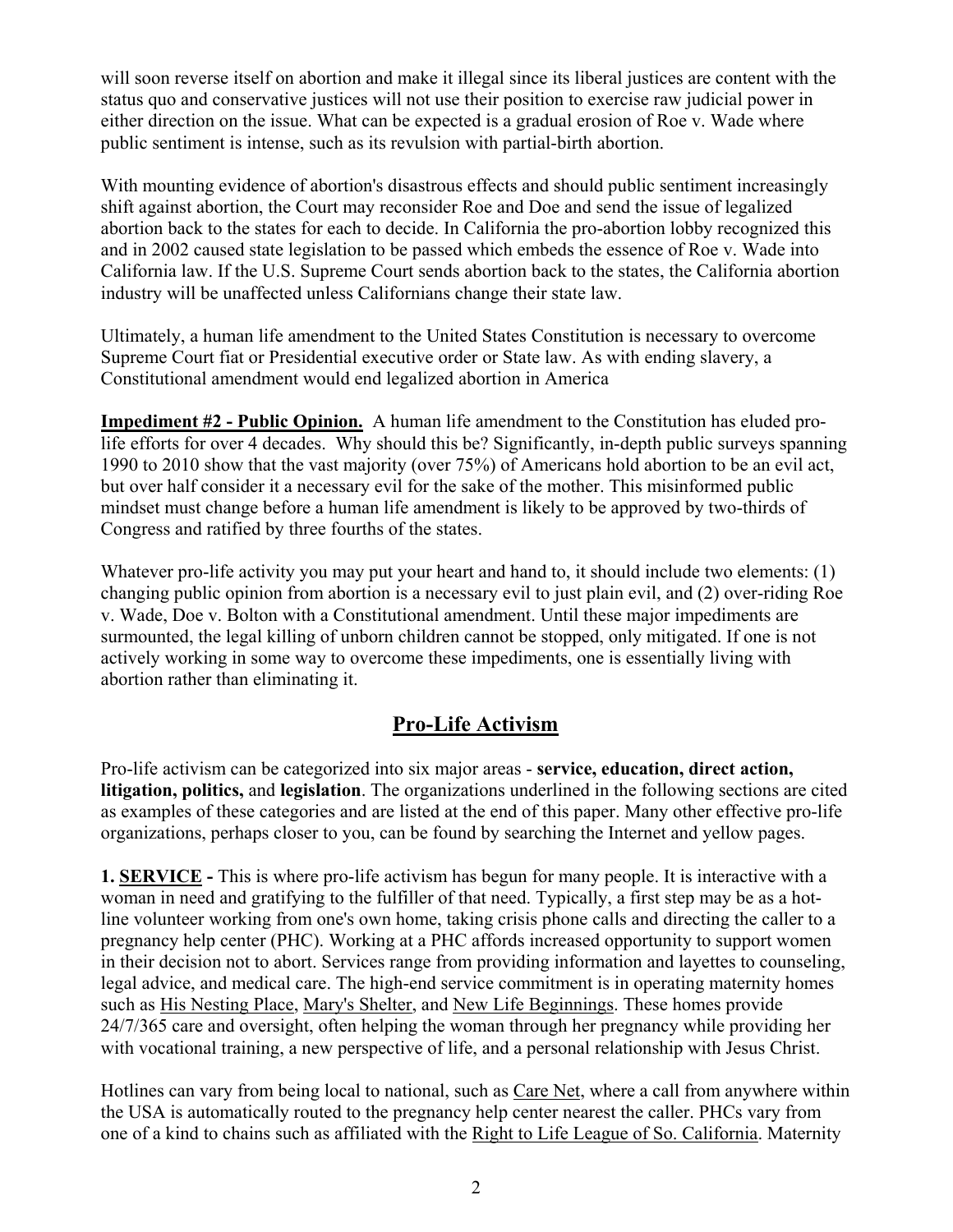homes are relatively few and usually independent. To locate a hotline, PHC, or maternity home near you, contact International Life Services for a comprehensive database of this information.

**2. EDUCATION** - As you learn about abortion and gain pro-life proficiency, you may want to share your knowledge. For many, their educational outreach began by simply handing pamphlets to others and eventually they gave a presentation to a **Sunday school class or at church**. By inviting or sponsoring your pastor and his staff to attend a quality pro-life conference, their education will leverage your outreach and will keep the abortion issue before a church body long after your church presentation is over.

Quality written material, professionally produced presentations, and world-class pro-life DVDs such as the Silent Scream are available from Crusade for Life. These media cover fundamental abortion issues and the presenter need only add relevant current events and encourage the audience to participate in specific pro-life activities. Hispanics For Life has a dynamic educational outreach to the Spanish-speaking community with publications, audio and visual media.

A huge need exists in **public schools** for education on abstinence, the detriments of promiscuous sexual behavior, and the consequences of abortion. Often Planned Parenthood, an affiliate or similar group has free reign to bring its pro-sex and pro-abortion propaganda to impressionable children, starting in the sixth grade and even younger. Conversely, pro-life access to public classrooms is often only through invitation by a teacher or approval by the school board or administrator. Even so, fulfilling the need has been successfully accomplished by highly qualified organizations such as Sex, Love and Choices in programs that may be a week in duration. Yet, many public schools are closed to the truth on abortion and one must resort to direct action (see below.)

The ultimate target of pro-life education is the **American public**, which has been subjected to a pro-abortion bias in news media, public schools, and entertainment. Methods to reach the public vary, but usually have a common characteristic of presenting unsettling information on abortion to an unreceptive public whether or not they want it. The justification for this is that as citizens we are ultimately responsible for the atrocities of our nation and cannot be excused by ignorance. Neither the slave owner's lash nor Nazi gas chambers could be justified by "I didn't know."

Numerous effective public education outreaches exist. Please Let Me Live targets entire towns for receipt of *America Must Decide***,** an excellent comprehensive, and economical tabloid on abortion that they produce in both English and Spanish. Volunteers have placed these 4-page tabloids on every doorstep of a community on one Saturday morning in many towns. A manual with proven, detailed instructions to accomplish this while building a corps of pro-life volunteers is available from Life Priority Network.

Big 4'x5' **pictures of aborted and live babies** are very effective when held side-by-side at busy intersections or outside abortion clinics. Their stark contrast needs no explanation. Larger pictures on trucks reach the public on freeways and afford quick mobility to public events. Volunteer drivers and assistants find this an exciting educational outreach. Even banners of aborted babies towed by airplanes have given the public an indelible image of what abortion does to an unborn child. Despite occasional public outcry, these methods are legal and protected by First Amendment rights. They are effective in countering media bias and blackout. If interested, contact Operation Rescue and the Center for Bioethical Reform.

**3. DIRECT ACTION** - Despite the availability of hotlines, PHCs, homes and shelters, abortionists do a brisk business. The **abortion clinic** is the site of that last ditch effort to save an unborn child's life and to spare a mother the irrevocable tragic mistake of abortion. This calls for direct action, the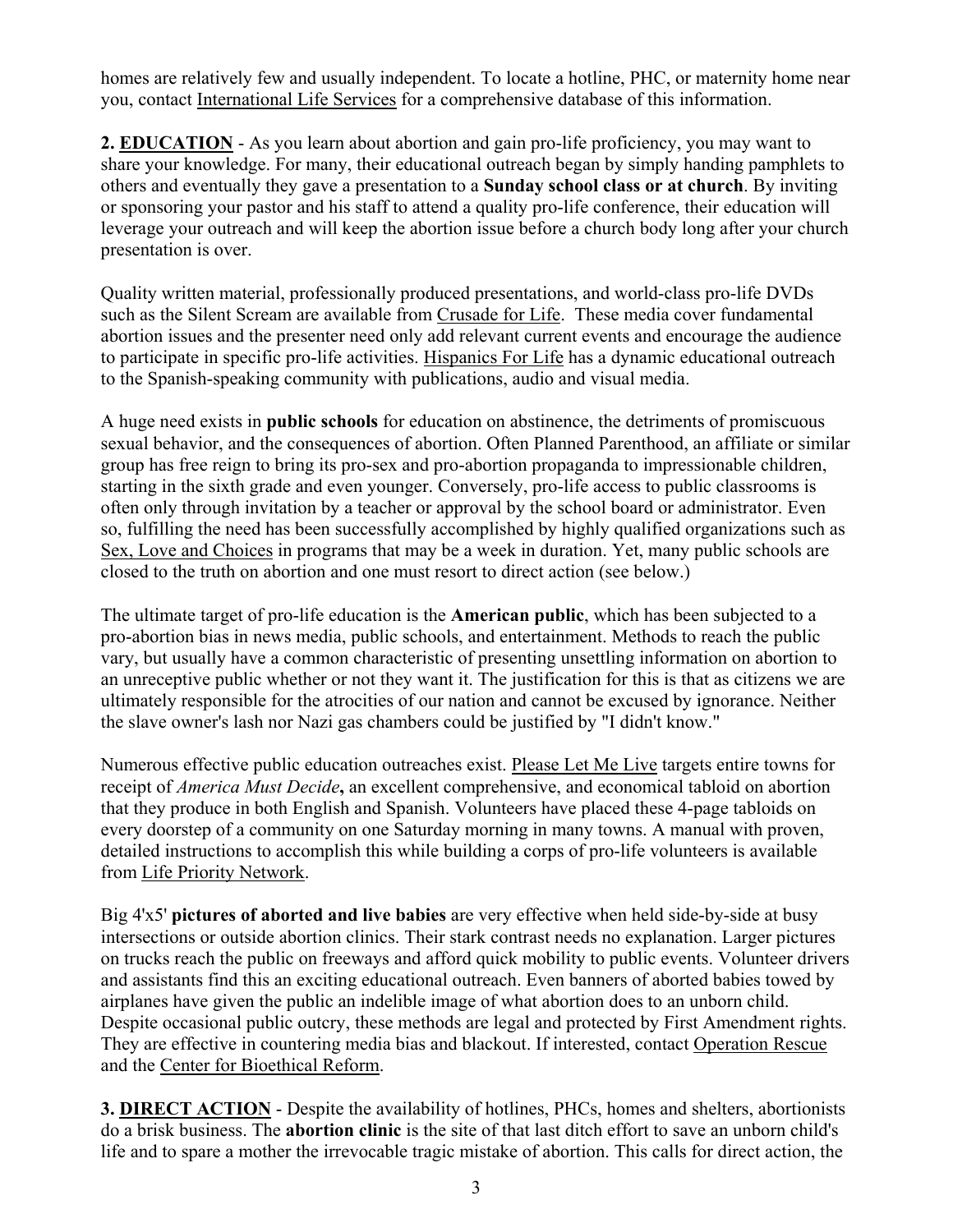literal presence of pro-life volunteers on the public sidewalks outside an abortion clinic. Numerous methods are or have been used, ranging from sidewalk counseling to blockades.

During the late 1980's and early 1990's, blockades by Operation Rescue resulted in the arrest of the largest number of peaceful protestors in American history. Rescue is not to be confused with clinic bombings and shootings, which go far beyond civil disobedience. Because of their effectiveness, blockades resulted in federal and state laws that levy harsh fines and jail sentences on rescuers, making blockades an inefficient use of resources to curtail abortion.

Alternatively, **sidewalk counseling** coupled with **prayer vigils** are legal and effective, resulting in the closing of many abortion clinics. 40 Days For Life has an impressive record of this and has captured the hearts of thousands across America in an effective sustained presence at clinics. Life Savers Ministries is emblematic of what pro-life perseverance can accomplish at an abortion clinic and throughout a community. For non-denominational prayer groups, *Standing In The Gap* pamphlets are available from Crusade for Life. Sidewalk counselors are usually veteran pro-lifers. not easily offended or intimidated by the callous and occasionally threatening response of women, or more likely, their boyfriends and abortion clinic staff. It is advisable to not go alone to counsel, pray or picket at a clinic; otherwise one is open to physical harm, false accusations, and arrest.

**Picketing** clinics with signs and pictures of aborted babies is instructive to clinic clientele. However, picketing and counseling do not usually go together since picketing is confrontational while counseling is compassionate. Both have their purpose, which can be determined by the accessibility to clinic clientele. If a woman cannot be approached and offered an alternative to abortion because the clinic parking lot is some distance from the public sidewalk, the big pictures have proven to occasionally deter women from having an abortion.

When pro-life access to **public schools** is thwarted by school policy, usually the result of a school administrator's decision supported by a pro-abortion school board, then **sidewalk education** is employed. Organizations such as Survivors of the Abortion Holocaust hand pro-life information to students on the public sidewalk, usually as they leave school. Graphic material ranging from big signs to 12-page tabloids to catchy comic book-style tracts are effective. A half dozen volunteers typically accomplish distribution within 30 minutes after school lets out. The objective is to get students to see the other side of the abortion issue, that it is not a quick fix and it is devastating. In this way, many students who are targeted by the abortion trade are reached first with the truth.

At **college campuses**, week-long displays of big pictures such as the *Genocide Awareness Project* by the Center for Bioethical Reform are effective in reaching the 18 to 22 year old population, which has the highest abortion rate of any group. Standing beside these pictures to answer student questions and hostility as SOHLNET does is a grueling, challenging, but rewarding commitment that has made a major impact on the future leaders of America by both sharing the Christian gospel and the facts on abortion. The Survivors also train young people for such college campus outreach and other pro-life activism.

Direct action can be taken to **community hospitals** that allow doctors to perform abortions at the hospital facilities. Such solo abortionists account for a large portion of abortions in this nation. Typically, a small group of concerned citizens from the surrounding community having solid evidence of such hospital activity request to meet with the hospital CEO and other appropriate highlevel administrators to discuss the situation. For most hospitals, abortion is not a financial necessity and the bad public relations it engenders may cause the hospital to cease offering its facilities, nurses and technicians to support abortionists. It is important to communicate to hospital administration that the pro-life contingent wants to rid their community of abortion providers and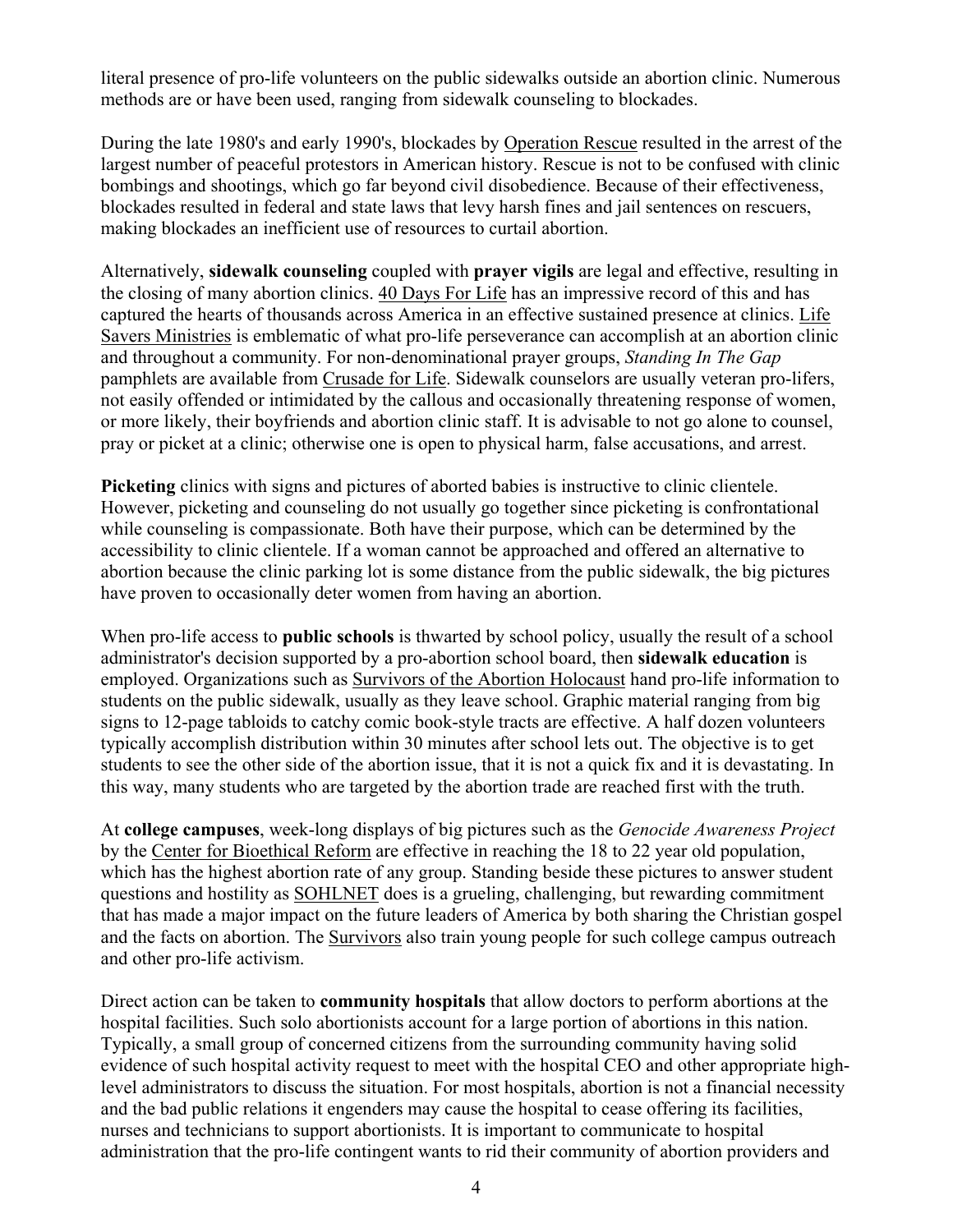will escalate to picketing the hospital if necessary. The pro-life group must be prepared to picket. Contact Crusade for Life or Please Let Me Live if interested.

**4. LITIGATION -** The abortion trade has mastered litigation as seen in Roe v Wade. While far from such effectiveness, pro-life activism is becoming increasingly sophisticated in using litigation to its advantage. The need for pro-life advocates and lawyers is real and great, with immediate benefits garnered from defending pro-lifers against frivolous lawsuits to long-range possibilities of infusing the courts with pro-life judges coming up through the ranks of pro-life lawyers.

Direct action and litigation are melding into an effective combination that uses our Constitutional rights to assure unimpeded direct action. It is a fact that school officials accompanied by the local police can make pro-life literature distribution to students difficult. By having a prior meeting between school officials, police authorities and pro-life attorneys, the appropriate ground rules for distribution are established using Constitutional rights. Subsequent violations of these rights have resulted in successful litigation against city and school district authorities in California under the Bane Act, compensating each pro-life activists affected with thousands of dollars and recovering attorney costs of tens of thousands of dollars.

Such litigation is proper and effective. It garners recompense, but more importantly, turns school administrators and law enforcement from opposing to supporting Constitutionally protected direct action. For more information contact the Life Legal Defense Foundation.

**5. POLITICS -** By design or default, Christian influence in politics has been abdicated to secular humanists, and America is paying dearly for this. Nowhere is this more evident than in the abortion issue. Having once been viewed as the most despicable of medical perversions, being pro-abortion is now considered by many political candidates to be a positive factor. If elected, they defer to the pro-abortion lobby and some even become abortion champions.

It is important to understand that good government comes from good leaders, people who have a Biblical foundation and who hold to our nation's Declaration Principles of an unalienable right to life, liberty, and the pursuit of happiness. Until a majority of such leaders are elected to school boards, city councils, state, and federal offices, we will continue to see the expansion of abortion far beyond the original intent of Roe v Wade. For example, school boards can either allow or refuse to release students for an abortion without parental permission, city councils can either establish zoning favorable or unfavorable to abortion clinics, and state and federal officials will either fund or not fund abortions with taxpayer dollars.

Pro-life political activism starts with 1) understanding the rudiments of local, state, and federal government, 2) knowing who one's elected officials are and what their stance is on abortion, and 3) being a registered voter. The election district defines the geographical area of political activism. City councils are local and in one community, school boards may encompass several communities, State Assembly, State Senate and Congressional districts may extend into more than one county, and a US Senate district is statewide.

An effective political entity is the **political action committee** (PAC), which seeks, evaluates, and then supports or opposes candidates for public office. Each county should have a pro-life political action committee to identify and help elect qualified pro-life candidates, and to keep them pro-life once in office. A pro-life PAC maintains a pro-life political presence.

Starting a political action committee is not difficult, but care and diligence are necessary to assure conformance to law. A PAC typically uses questionnaires to document where candidates stand on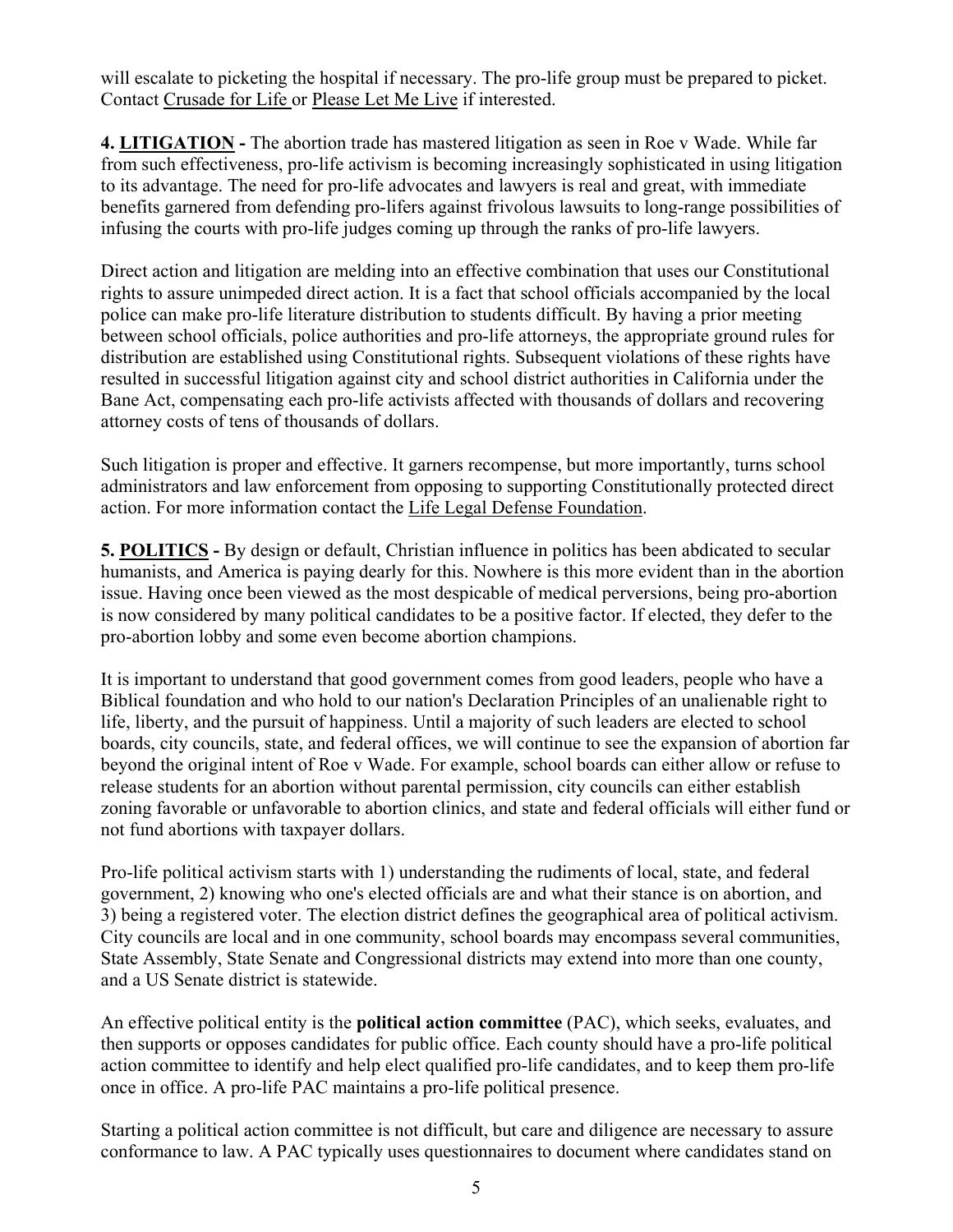crucial life issues of abortion, infanticide, euthanasia, and cloning. Some candidates will not respond or will state that these issues have no bearing on the office they seek. This is either a dodge or they do not understand the pervasiveness of abortion and how even a city council or school board can advance or abate abortion.

The Orange County Pro Family Candidate Campaign has developed effective questionnaires for numerous elected offices that can be used with minor modifications in any county. These questionnaires, along with candidate interviews, public statements, and voting records (where existent) form the basis of a **voter guide**. There are numerous voter guides published at election time. Care must be taken to recognize which ones correctly present candidate values and are not tailored for political expediency. Pro-life voter guides must be based on objectivity and integrity.

Prospective pro-life candidates are often interviewed and, if approved, supported via the PAC's **independent expenditure**. Through carefully and efficiently planned volunteer efforts, pro-life PACs are able to influence elections far beyond the norm for their dollar expenditure. If you are interested in starting a pro-life PAC or improving one in your area, contact Life Priority Network.

**6. LEGISLATION -** Ultimately, abortion must be made illegal nationwide, but until then restrictive laws are useful to prevent its expansion and extension into infanticide, euthanasia, and cloning. All of these issues reflect an anti-life mindset that accepts killing some human beings for the benefit of others. It is the antithesis of an inalienable right to life.

Legislation involves the broadest geographical activity since it requires at least a majority concurrence of legislators from across the state to pass state legislation and across the nation to pass federal legislation. To pass a pro-life initiative placed before the public requires the broadest unity among pro-life organizations. Hence, it is one of the most difficult activities to organize and direct.

Presently the California State Legislature is predominantly composed of Democrats and is proabortion, being reflective of the Democratic Party platform and Planned Parenthood lobby. It is virtually impossible to pass pro-life legislation and most pro-life legislative activity is defensive, directed at defeating pro-death legislation, be it abortion, infanticide, euthanasia or cloning. To become effective, pro-lifers must develop a **pro-life lobby infrastructure** that is credible and can challenge the sophisticated, well financed and effective pro-abortion lobby.

There are several statewide organizations and specialty groups that analyze and disseminate information on crucial life bills. These include the California ProLife Council, Life Priority Network, and the Scholl Institute of Bioethics. The latter specifically deals with euthanasia and cloning.

However, the test of pro-life strength comes at the district level where the voters are; pro-life strength there adds to the clout of the pro-life lobby in Sacramento and Washington. By concerted action between lobby groups at the Capitol and in the districts, **action alerts** are distributed to prolife voters in the districts of key legislators and **meetings** ensue between constituents and legislators or their staff. The concerns of voters are discussed with the legislator before he or she votes on a specific bill, and then the legislator's vote, good or bad, is reported back to constituents. As this prolife civic commitment develops, it will cut into the stranglehold that the pro-abortion lobby currently has in Sacramento and elsewhere. If you would like to participate in this legislative outreach, contact Life Priority Network.

This Guide may be freely reproduced and disseminated without change.